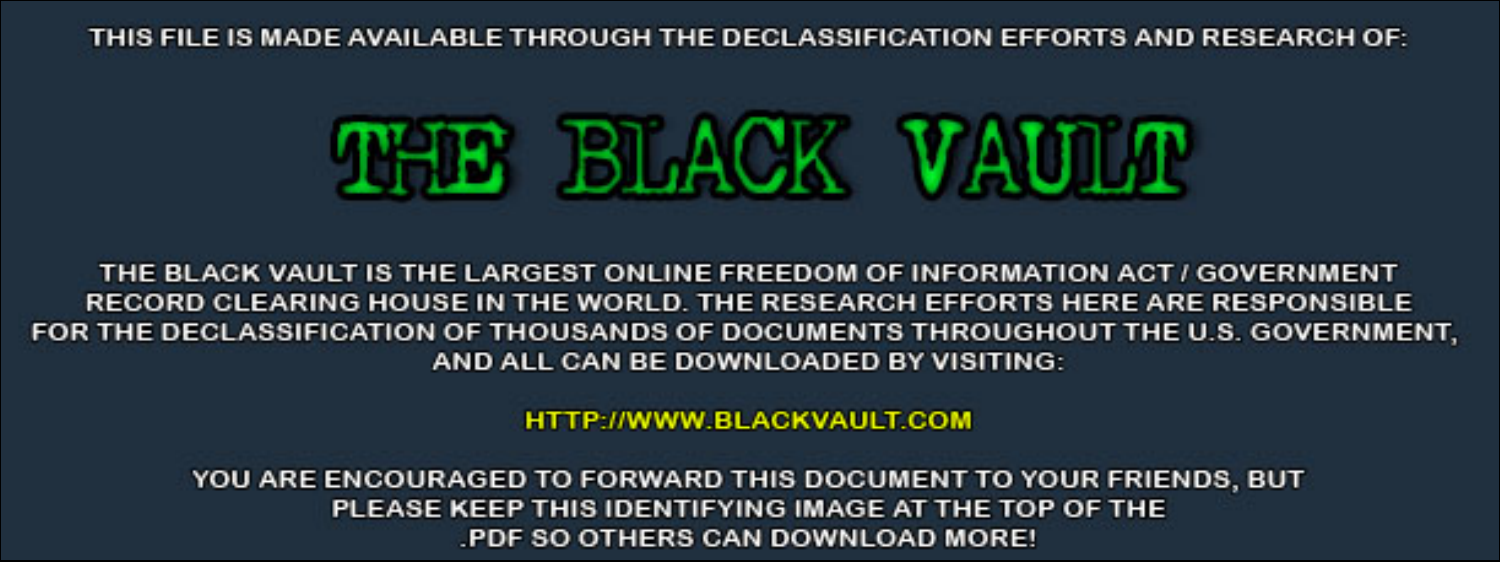TOP SECRET//COMINT/W1

# **(U) Cryptologic Almanac 50th Anniversary Series**

## **(U) The Yom Kippur War of 1973**

### **Part Two**

(U) The first part of this article reviewed events leading up to the Yom Kippur War and an intelligence failure which was precipitated by some analysts seeing only what they had mentally conditioned themselves to see. It also pointed out the lack of a reporting vehicle available for use by the one agency that had correctly evaluated the SIGINT evidence. Part 2 deals with the war itself, the initially shaky cease-fire, which led to a confrontation between the United States and Soviet Russia, and the costs of the Yom Kippur War.

#### **(U) Hostilities Commence**

(D) At approximately 1400 hours on 6 October, the Arab attack began on both the Golan and Sinai fronts. Hostilities began with air attacks, followed by intense artillery preparation, and finally by all-out armored assaults by the Syrian army upon the Golan Heights in the north; at the same time, the Egyptian army crossed the Suez Canal in the south. In both locations, understrength Israeli defensive positions were either overwhelmed or bypassed, and the situation soon devolved into a series of tank-to-tank battles. The Israeli air force suffered heavy casualties from the Arabs' SAM and anti-aircraft screens; the TAF lost six out of eight aircraft attempting to hit one target on the Golan Heights.

(D) The Israeli leadership decided to concentrate on fighting the battle for Golan first, because it was near population and industrial centers in Israel itself; SouthemCommand would have to fight a holding action along the Canal. With reinforcements,the Israelis pushed the Syrians back to the "Purple Line," the 1967 War cease-fireline, and by 11 October the Syrians were off the Golan Heights and the Israelis were astride the main road to Damascus.

(D) After eight days of grinding fighting in the south, the Egyptians launched a massive counterattack designed to rupture the Israeli defensive line in two places and push deeper into the Sinai en route to Israel. Some 2,000 tanks were engaged in one of history's biggest tank battles. The Egyptians lost more than 264 tanks to Israel's 6. This was the turning point of the war in the south.

(D) At 1700 hours on 15 October, the Israel Defense Forces in the Sinai went over to the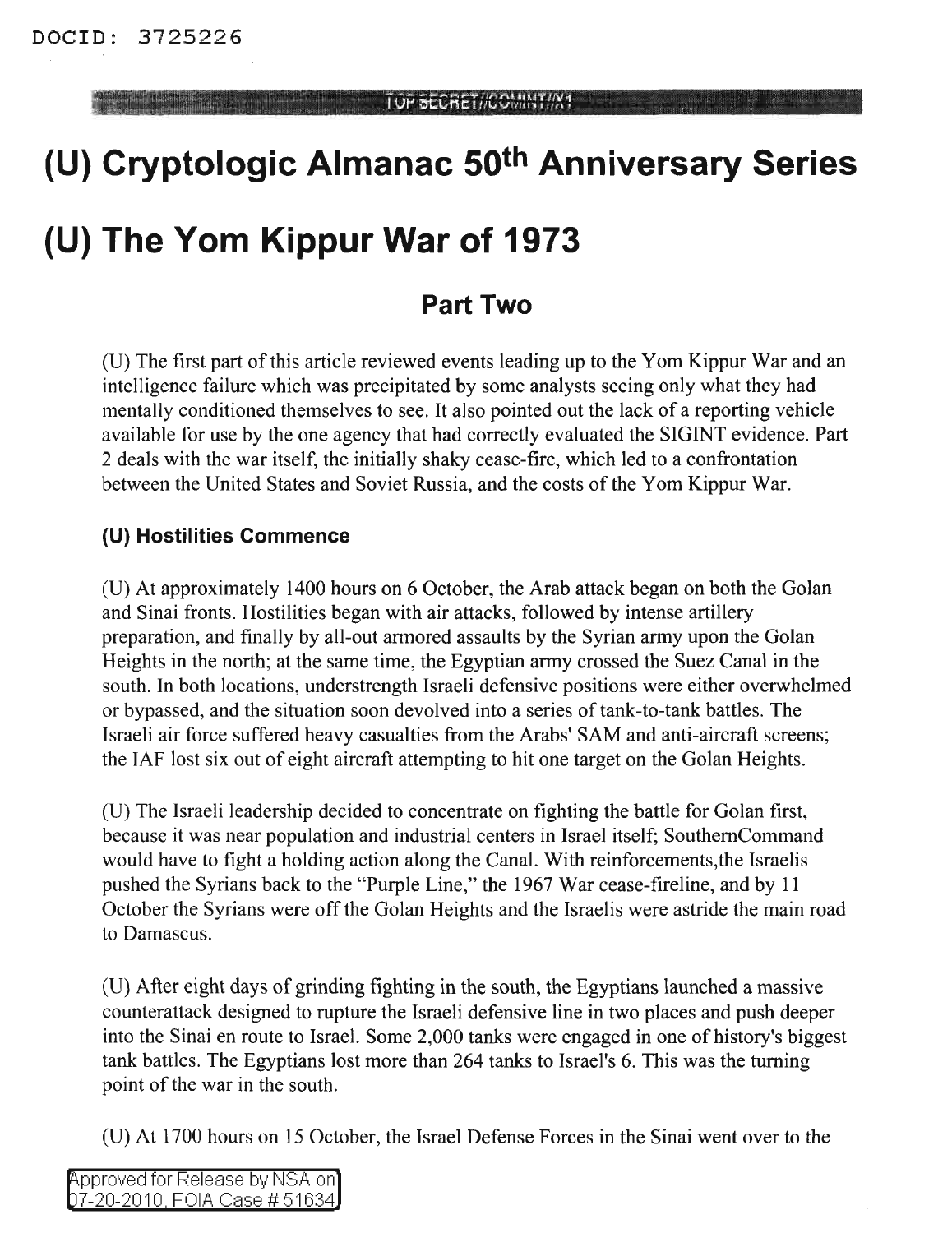offensive; by 0135 on the 16th, approximately 200 Israeli troops had established a beachhead on the west bank of the Canal. By late morning, the beachhead was three miles wide. The Egyptians were incredulous and underestimated the situation. The beach- head was described as "an armored raid" designed to boost morale in Israel. Sadat himself described it as "a spectacular 'television operation', no more."

<u>revieri</u>  $(F)$  On 19 October reality set in for the Egyptians - Israel was on the west bank of the Canal to stay, and the Egyptian Third Army was surrounded and trapped on the east bank of the Canal, in a pocket extending from the junction of the Bitter Lakes in the north to Abu Rudeis and the Gulf of Suez in the south. Sadat requested Soviet Premier Kosygin to broker a cease-fire through the United Nations Security Council. On 22 October, the UNSC passed Resolution 383, calling for a cease-fire to begin within 12 hours, and not later than 1852 hours that same day. Syria declined to accept the cease-fire. Seizing upon the Syrian refusal, the Israelis continued to hammer away at the Egyptian Third Army, trapped in the Sinai. The Soviet Union, not wanting to see its clients totally humiliated, suggested that the USSR and the United States jointly impose a cease-fire, using military force, if necessary. The United States, at the urging of Secretary of State Henry Kissinger, declined to intervene.

Although Sadat convinced Syria to accept the ceasefire on 24 October, the two superpowers continued their eyeball-to-eye- ball confrontation through 25 October, when they managed to settle their differences.

 $(b)(1)$ (U) A United Nations peacekeeping force soon moved in to separate the combatants, and although negotiations over lines of demarcation would intermittently continue until 4 September 1976, the Yom Kippur War had ended.

(b)(3)-18 USC 798<br>(b)(3)-50 USC 403

#### (b)(3)-50 usc <sup>403</sup> **(U) The Atonement** (b)(3)-P.L. 86-36

(U) Israel paid a dear price for its intelligence failure: approximately 3,000 killed or missing (the only available figure for wounded is 9,000, which seems rather unrealistic) from a fighting force estimated at 200,000. It lost an estimated \$5 billion in equipment - 115 aircraft, and 420 tanks. The 1967 war cost about \$100 billion per day, but the Yom Kippur war cost \$250 billion per day. Britain, France and some other European states strongly criticized Israel for its intransigence which precluded meaningful negotiations after the war, and 28 African countries, including several long-standing allies, broke diplomatic relations with Israel. Her total defense imports for 1973 were put at \$1 billion 800 million and amounted to one third of her total imports for that year. Next to her casualties, Israel lost something just as irreplaceable: her deep-felt feeling of invincibility.

#### **(U) An Intelligence Retrospective**

(S/SH) The U.S. intelligence community, by and large, did not distinguish itself in

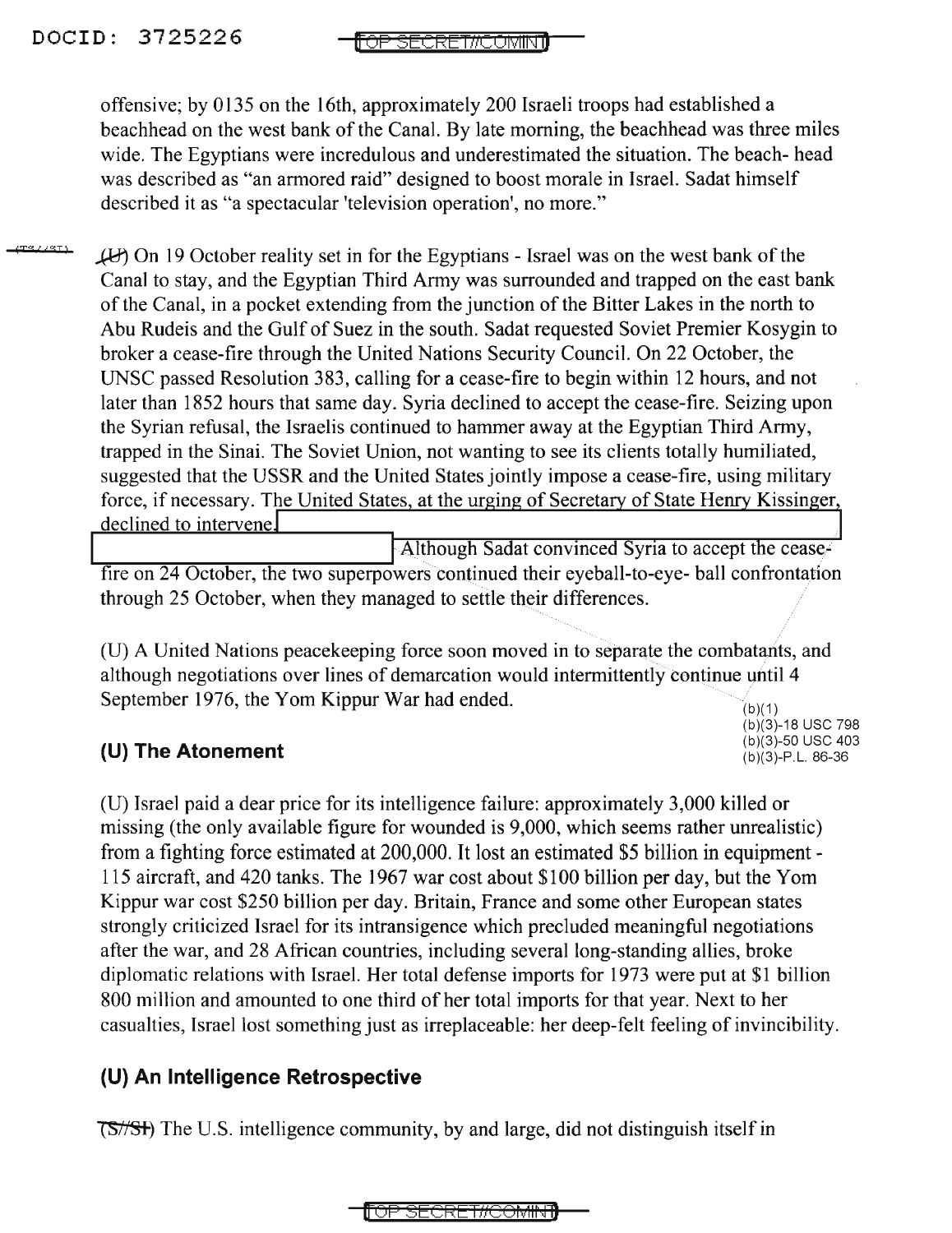|             | predicting and covering the Yom Kippur War.                                                                                                                                                                                                                                                                                                                                                                                                                                                                                                                                                                                                       |                                                                             |
|-------------|---------------------------------------------------------------------------------------------------------------------------------------------------------------------------------------------------------------------------------------------------------------------------------------------------------------------------------------------------------------------------------------------------------------------------------------------------------------------------------------------------------------------------------------------------------------------------------------------------------------------------------------------------|-----------------------------------------------------------------------------|
|             | Because of the provisions of NSCID-6, NSA was not allowed to produce "finished"<br>intelligence," such as a war warning, a predictive report. Fortunately, this defect was also also the real of<br>corrected in later years. There is also the question as to why<br>gave her briefing to the intelligence community, did not have sufficient senior-level<br>support, which would have increased her credibility before the elders of the community.<br>Was it an attempt to construct the ultimate Win-Win Situation? If she convinced the elders<br>of the IC that war was about to break out, NSA would look very good indeed. If not, there | 3)-18 USC 798<br>when she $(3)$ -P.L. 86-36                                 |
| deniable.   | no blame would attach to Agency seniors; the lack of visible support from above made her<br>$(b)(3)-P.L. 86-36$                                                                                                                                                                                                                                                                                                                                                                                                                                                                                                                                   |                                                                             |
|             |                                                                                                                                                                                                                                                                                                                                                                                                                                                                                                                                                                                                                                                   |                                                                             |
|             |                                                                                                                                                                                                                                                                                                                                                                                                                                                                                                                                                                                                                                                   |                                                                             |
|             | Then, on 14 October, as the U.S. began flying replacement materiel                                                                                                                                                                                                                                                                                                                                                                                                                                                                                                                                                                                |                                                                             |
| Third Army, | into Israel's Lod International Airport, EUCOM directed round-the-clock advisory support<br>for the resupply flights, changing our reconnaissance posture from intelligence to<br>protection. In late October, when the Israelis continued to press the surrounded Egyptian                                                                                                                                                                                                                                                                                                                                                                       |                                                                             |
|             |                                                                                                                                                                                                                                                                                                                                                                                                                                                                                                                                                                                                                                                   | The Soviets                                                                 |
| resolved.   | apparently had much better information, when they threatened to unilaterally intervene to<br>stop the combat. At the time, the U.S. believed that confrontation between the two<br>superpowers was likely, with U.S. forces brought to DEFCON 3, the same state of<br>readiness imposed during the Cuban Missile Crisis. However, the situation was quickly <sub>1</sub>                                                                                                                                                                                                                                                                          | 5) (3) -18 USC 798<br>(b)(8)-50 USC 403<br>(b) $(\frac{3}{2}) - P.L. 86-36$ |
|             | (S//SH) The analyst heading a CIA postmortem noted that the intelligence system had failed<br>to provide good intelligence to Henry Kissinger and the State Department.                                                                                                                                                                                                                                                                                                                                                                                                                                                                           |                                                                             |
|             | This led to the confrontation between the Soviet Union and the U.S. when the first<br>cease-fire collapsed. The Soviets were incensed that the U.S. could not, or would not, see<br>that the Israelis were taking advantage of the interregnum to surround, and continuing to<br>cause casualties to, the Egyptian Third Army.                                                                                                                                                                                                                                                                                                                    |                                                                             |
|             | (U) Former NSA historian Tom Johnson writes that "Self-delusion was a strong factor in<br>the 1973 debacle," noting that U.S. intelligence had concluded that the Arab military                                                                                                                                                                                                                                                                                                                                                                                                                                                                   |                                                                             |

armies possessed a questionable prowess. "It was supposed that the Arabs themselves understood this and would thus never think of attacking impregnable Israeli forces." Then, too, there was the plethora of "exercises" that the Egyptians and Syrians had conducted in